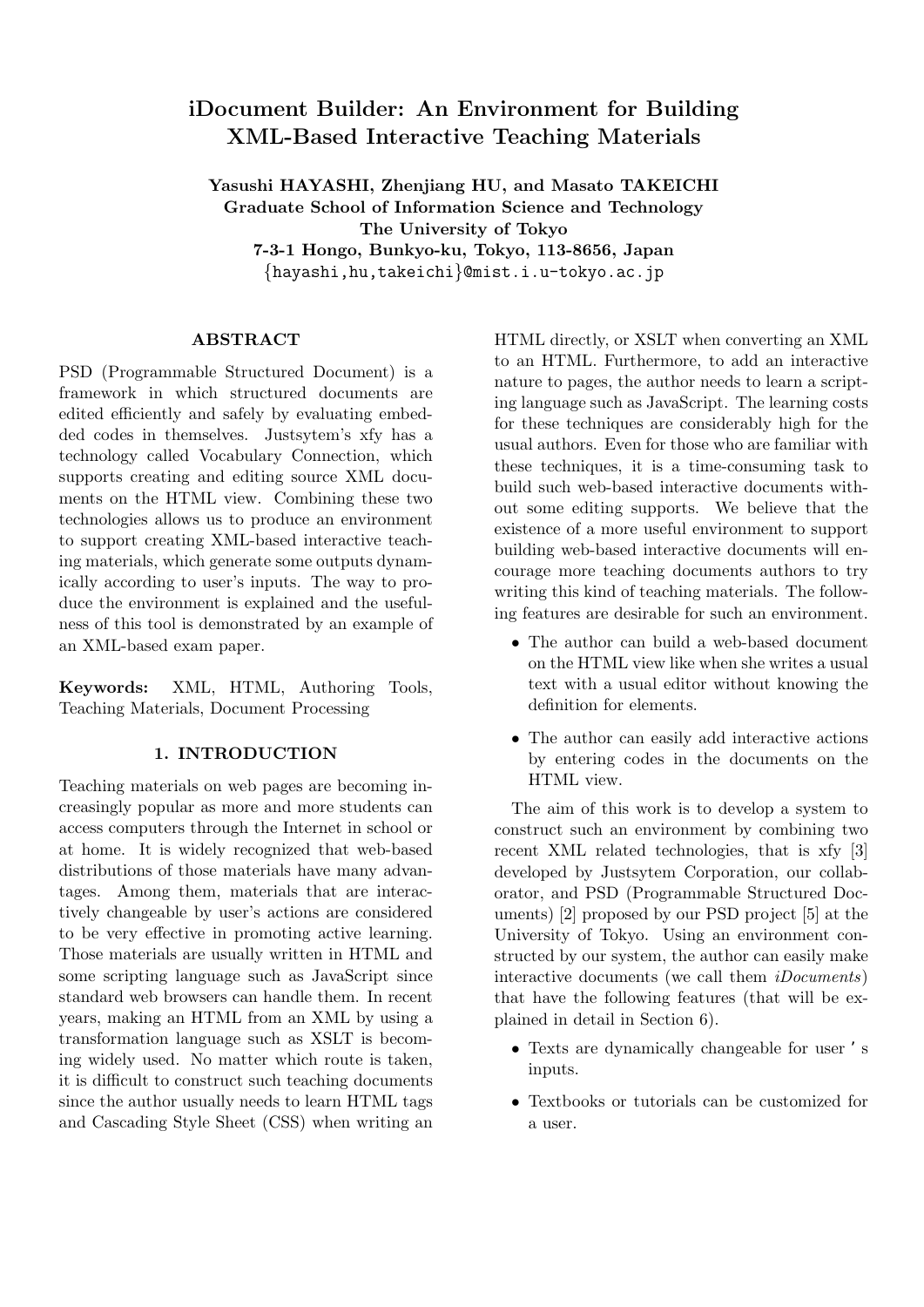*•* Programs in the textbook can be modified and executed on the document itself.

The structure of the rest of the paper is as follows. Section 2 explains how to predefine building blocks with which the author can build documents on an xfy window. Section 3 explains the predefined building blocks for iDocument. Section 4 describes our PSD evaluating system. Section 5 explains how to write an embedded code in Haskell. Section 6 describes the features of iDocuments and gives an example of iDocuments, that is exam paper (we call it *iExam*). Finally, Section 7 gives conclusions.

## **2. BUILDING BLOCKS ON XFY**

Justsystem xfy [3] is an XML management architecture developed by Justsystem Corporation. It has an innovative technology called Vocabulary Connection (VC), which transforms a source XML document to a target HTML. The distinguished features of xfy that are useful for building interactive documents are the facility that the HTML view can take user's actions to edit the XML source document and the support to build documents from building blocks using the commands on the menu bar. Here, a building block can be regarded as an XML element that has some meaning as a document component. Vocabulary Connection Descriptor (VCD) is a scripting language to apply VC to XML documents. It can be seen as an extension of XSLT1.0. An important task for the construction of an environment for building a document on xfy is to predefine commands for inserting and deleating a building block in the VCD program, with which the author constructs an XML document. For example, a command for inserting a paragraph block after the element where cursor is located is defined by

```
<vcd:command name="add-paragraph">
<vcd:insert ref=
"vcd:caret-node()/
ancestor-or-self::psd:*[parent::psd:content][1]"
position="after">
<psd:paragraph />
</vcd:insert>
</vcd:command>
```
The command can be assigned to the main menu so that it is invoked by selecting it from the main menu on the xfy window. To achieve it, we include the following description in the VCD program.

```
<vcd:vocabulary match="idocuments"
label="idocuments"
```

```
call-template="root">
<ui:ui>
<ui:main-menu>
<ui:menu label="Block">
<ui:menu-item label="Paragraph"
command="add-paragraph" />
</ui:menu>
</ui:main-menu>
</ui:ui>
</vcd:vocabulary>
```
In addition to these definitions, we need to define how to display the paragraph element on the view in the same way we do it in XSLT. After describing these statements in the VCD program, the "Paragraph" command appears in the main menu, and selecting it automatically inserts an empty paragraph element in the source XML and displays a cursor with a prompt to enter a content of paragraph on the HTML view (Figure 1). Note that

| 000                                                    | Sample Document(*) - xfy TP1[6]                                                                            |                                                                     |  |
|--------------------------------------------------------|------------------------------------------------------------------------------------------------------------|---------------------------------------------------------------------|--|
| File Edit View Bookmark Section Block Inline Tool Help |                                                                                                            |                                                                     |  |
| 多么<br>idocume.<br>×<br>$\alpha$                        | <b>Funtion Definition</b>                                                                                  |                                                                     |  |
| URL file:/Users/havashi/TreeCalc/PSD                   | <b>PSD Expression</b>                                                                                      | ts2.vcd                                                             |  |
| Sample D<br>Created by: Yas<br>Last updated by         | Paragraph<br>List<br><b>Ordered List</b><br><b>Definition List</b><br>Sample<br>Options<br>Answer<br>Image | Feb 15, 2005<br>i on Feb 15, 2005                                   |  |
| Contents                                               | Item<br><b>Delete Block</b><br>Delete Item(X)                                                              |                                                                     |  |
| 1 Chapter 1                                            | Table                                                                                                      |                                                                     |  |
| 1 Chapter 1<br>paragraph texts ]                       |                                                                                                            |                                                                     |  |
|                                                        |                                                                                                            | Sample Document<br>Last updated by: Yasushi Hayashi on Feb 15, 2005 |  |

Figure 1: Inserting a new paragraph

VC allows the author to input the content directly on the HTML view.

In an environment with the necessary commands for editing building blocks predefined, the authors can create and edit the document by selecting a command from the main menu and inputting contents on the HTML view without knowing definitions for elements and attributes.

## **3. BUILDING BLOCKS FOR IDOCUMENTS**

We have defined commands for editing building blocks for iDocuments. The building blocks we can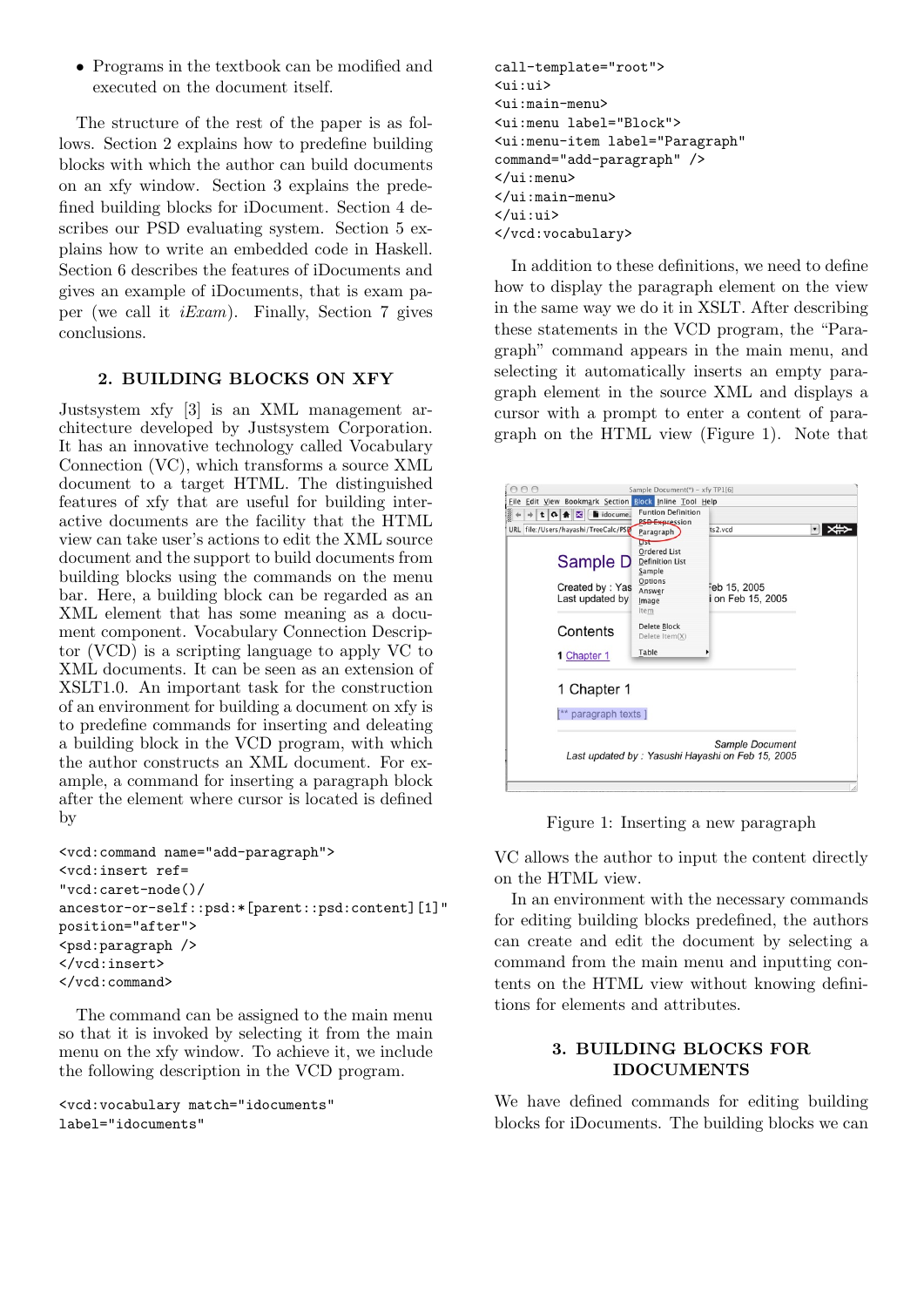insert and delete by the commands under *Block* item of our main menu are classified into three kinds, that is basic blocks, PSD related blocks, and application specific blocks. The basic blocks are blocks we often use to write a general document. Those blocks include *section*, *paragraph*, *list*, *ordered list*, *sample code*, *image* and *table*. The PSD related blocks are related to the PSD manipulations. Those are *Function Definition* and *PSD Expression*. The Function Definition command generates an empty *psdfun* element whose contents will be definitions of user-defined functions given by the user. The view of a psdfun element shows its contents and a "Hide Code" button to hide the contents when needed. The PSD Expression command generates an empty *psdexpr* element whose contents will be expressions that can be evaluated by an evaluator. The view of a psdexpr element usually shows its contents and two buttons, that is an "Evaluate" button as a trigger of evaluation and a "HideCode" button to hide the embedded codes from the view. The application specific blocks are additional building blocks for documents for a specific application. For example, building blocks for iExam in Section 6 include *options*, and *answers*.

Another support for the document manipulation is *Inline* whose commands are used to give some effects to a part of sentence, for example, changing a font style, placing a link and breaking line.

#### **4. PSD EVALUATING SYSTEM**

In [2], we proposed the notion of Programmable Structured Documents. Simply speaking, PSD can be seen as an XML with embedded codes. It can be manipulated by evaluating an embedded code in itself. In that sense, the document can be seen as a program. In the current PSD systems, the content of a *psdexpr* element is regarded as an evaluatable expression that depends on other parts of the documents, and it is displayed with a trigger button for evaluation on the HTML view. When pressing the button on the view, the expression is evaluated by an evaluator and its result is displayed in the place the button was displayed.

We apply the paradigm of PSD to add interactive natures to teaching materials that are built on the xfy window. The main issue is how to realize this kind of evaluation process on xfy. The xfy's XML editor keeps data as DOM [6]. But we think that the language for embedded codes should not be restricted to languages like Java that can manipulate DOM directly. Especially, we hope that functional languages such as Haskell [4] can be used as well. Our design choice of the PSD system that works on xfy is the separation of the xfy editing system and an evaluator that evaluates expressions outside of xfy. In order to make this kind of evaluating system workable in practice, we should guarantee the existence of an efficient interface between the editing system and evaluator.

We developed "Pruned-tree DOM Interface" [1] as a plugin of xfy for that purpose. For efficient evaluation, it picks up only three kinds of necessary components from source XML documents and sends them to the external evaluator. Those components are the expression to be evaluated, the definitions of functions that are used in the expression, and the elements referred by the expression. Particularly, the referred elements are gathered in the form of a tree (called "Pruned DOM" tree) composed of a new "arg" node as its root and the subtrees whose top nodes are referred by the expression as direct children of the root. The external evaluator receives those components and generates a runnable code from them in the employed language, and then performs the evaluation. The editor reads the resulting output, parses it to generate a DOM fragment, and plugs it back into the source document. The process is illustrated in Figure 2.



Figure 2: Pruned-tree DOM interface

#### **5. EMBEDDED CODES IN HASKELL**

The PSD evaluating system described above is, in principle, language independent. We have implemented it with Haskell as a language for embedded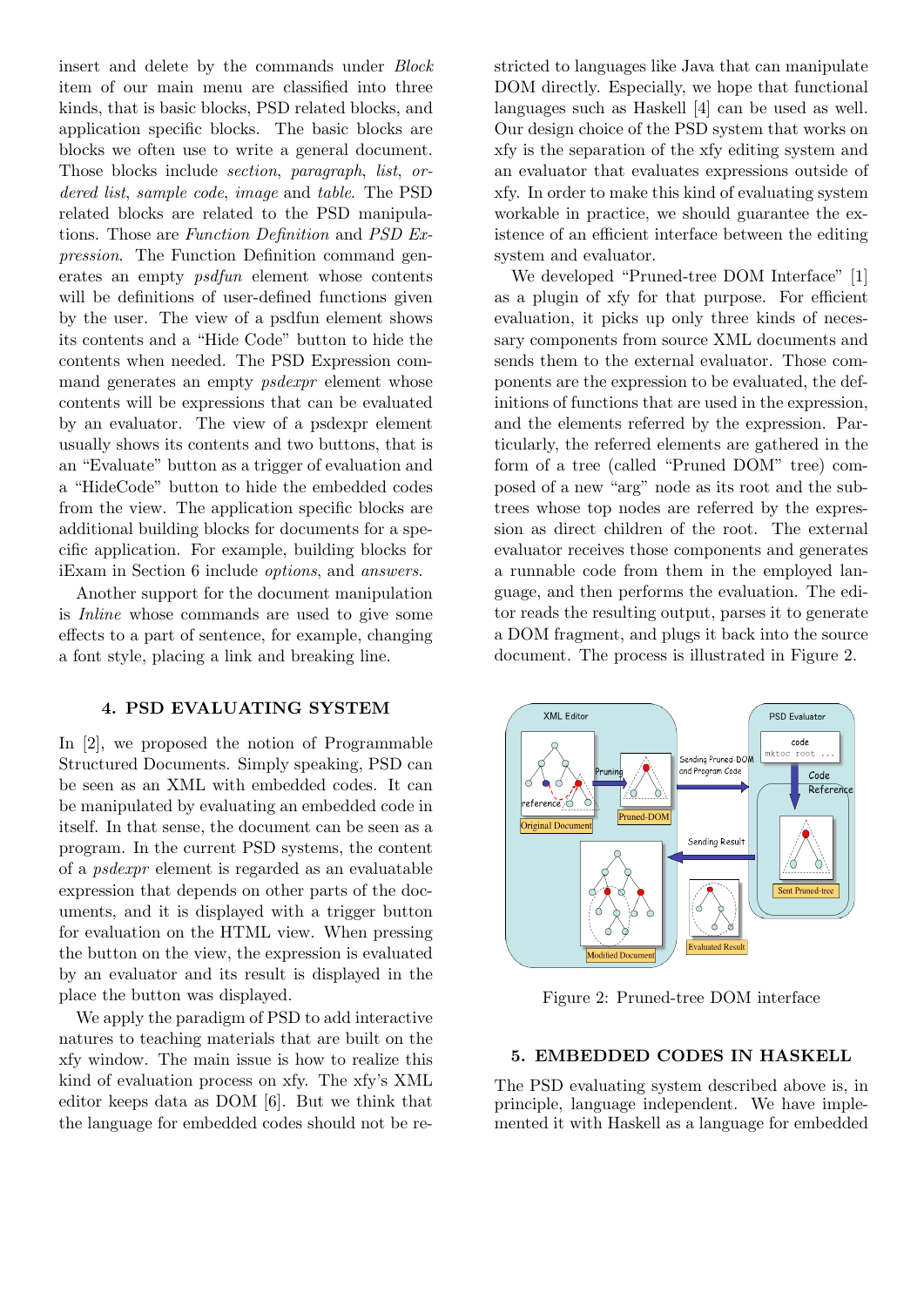codes. We use Haxml [7] to convert an XML to a Haskell' s tree data structure to handle it as a Haskell program. The underlying data modeling in Haskell is

data Element = Elem Name [Attribute] [Content] data Content = CElem Element |CString String

An expression can have functions that are already predefined in a Haskell library or user-defined functions defined in the PSD. Those functions can take some Haskell expressions or other parts of the XML tree as arguments. For example, suppose the function *grade* takes three arguments, that is the correct answer, an answer given by the user, and a given score if the answer is correct, and then generates a score from the answer. The expression can be *grade* (2, ../answer,10), where "../asnwer" is the relative path of the element whose content is the answer given by the user, 2 is the correct answer, 10 is the score if the answer is correct. The definition of *grade* is given by the user as the content of a *psdfun* element in the document as follows.

```
grade(x, (Elem "arg" a0 [CElem (Elem
  "answer" a1 [CString ans])]), y)
=(if x==ans)then (Elem "psdresult" [] [CString y])
     else (Elem "psdresult" [] [CString "0"]))
```
where, (Elem "arg" a0 [CElem (Elem "answer" a1 [CString ans])]) is the pruned tree in Haskell expression generated from the reference ../answer, and ans is the answer given by the user. The grade function compares x with ans and return a psdresult element whose content is  $y$  if  $x = \text{ans}$ , or return a psdresult element whose content is "0" if  $x \neq ans$ .

### **6. IDOCUMENTS**

Using iDocument builder, we have been developing several iDocument applications. Those include iTextbook (interactive textbook), iTutorial (interactive tutorial) and iExam (XML-based exam paper), and have the following features. First, texts are dynamically changeable for user's inputs. This means the interactive nature of iDocuments. For example, in an iTextbook on algorithms, when an algorithm is described with sample inputs, intermediate outputs, and the final outputs, the description can be changed dynamically when the user changes some inputs because those intermediate outputs and the final outputs are recomputed by the evaluator. Second, textbooks or tutorials can

be customized for a user. This means that the user can change and/or choose some contents of teaching materials. For example, she can hide some parts of materials she is already familiar with, or might be given options to choose if she need more detailed explanations. Third, programs in the textbook can be modified and executed on the document itself. This is particularly useful in a programming textbook. The user can change the example codes on the document and try to run it on the document itself.

#### **An Example: iExam**

As an example of the use of iDocument builder, we demonstrate how to build an iExam, which is an XML-based exam paper. When the author makes a new document, it is more efficient to build it from a predefined template than to build it from scratch. A template for iExam is predefined in the associated VCD program as follows.

```
<new:new-fragment name="empty-idocument">
  <psd:idocuments>
    <psd:create />
    <psd:last-update />
    <psd:section>
      <psd:title />
      <psd:content>
        <psd:paragraph />
      </psd:content>
    </psd:section>
  </psd:idocuments>
</new:new-fragment>
```
This definition enables the author to select "empty idocument" from the menu to generate the template on the new xfy window from which she adds contents of an exam (Figure 3).



Figure 3: Creating a new exam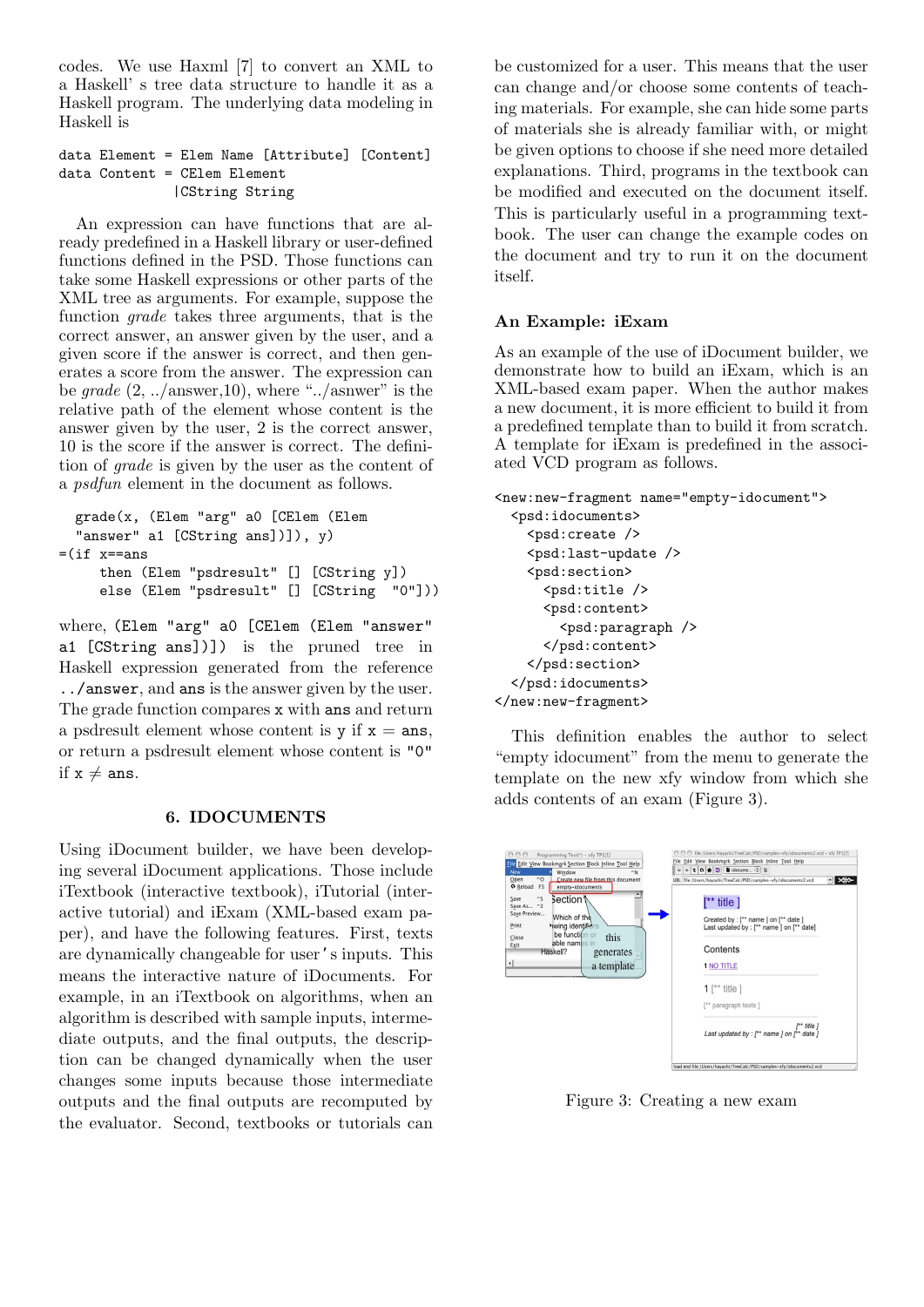As explained in Section 3, we prepared building blocks for iExam. For example, *option* is a block used in the type of questions in which the user try to choose the correct answer from the given multiple options. The definition of the command to insert an option is:

```
<vcd:command name="insert-option">
<vcd:insert ref=
"vcd:caret-node()/
ancestor-or-self::psd:*[parent::psd:content][1]"
position="after">
<psd:options>
<psd:item /</psd:options>
</vcd:insert>
\langle \text{Vcd:command}\rangle
```
This command is assigned to the main menu by the description:

```
<vcd:vocabulary match="idocuments"
label="idocuments"
 call-template="root">
  <ui:ui>
   <ui:main-menu>
    <ui:menu label="Block">
     <ui:menu-item label="Option"
     command="insert-option" />
    </ui:menu>
   </ui:main-menu>
  </ui:ui>
</vcd:vocabulary>
```
These descriptions enable the author to select "Options" from the main menu to add an empty option to which she enters a content (Figure 4).



Figure 4: Adding contents

After making options and an answer box, suppose the author wants to make a button to grade the user's answer. She selects "PSD Expression" from the main menu to generate an empty *psdexpr* element that prompts the author to input psd codes and displays the two buttons "Evaluate" and "HideCode". The function *grade* takes three arguments, that is the correct answer, user's answer, the score given when the given answer is correct. For example, it can be grade(2, ../answer,10) (Figure 5).



Figure 5: Inputing a program

Pressing "HideCode" button hides the code from the view. Pressing "Evaluate" button after the user inputs an answer evaluates the expression and displays the obtained score (Figure 6).



Figure 6: Evaluating expression